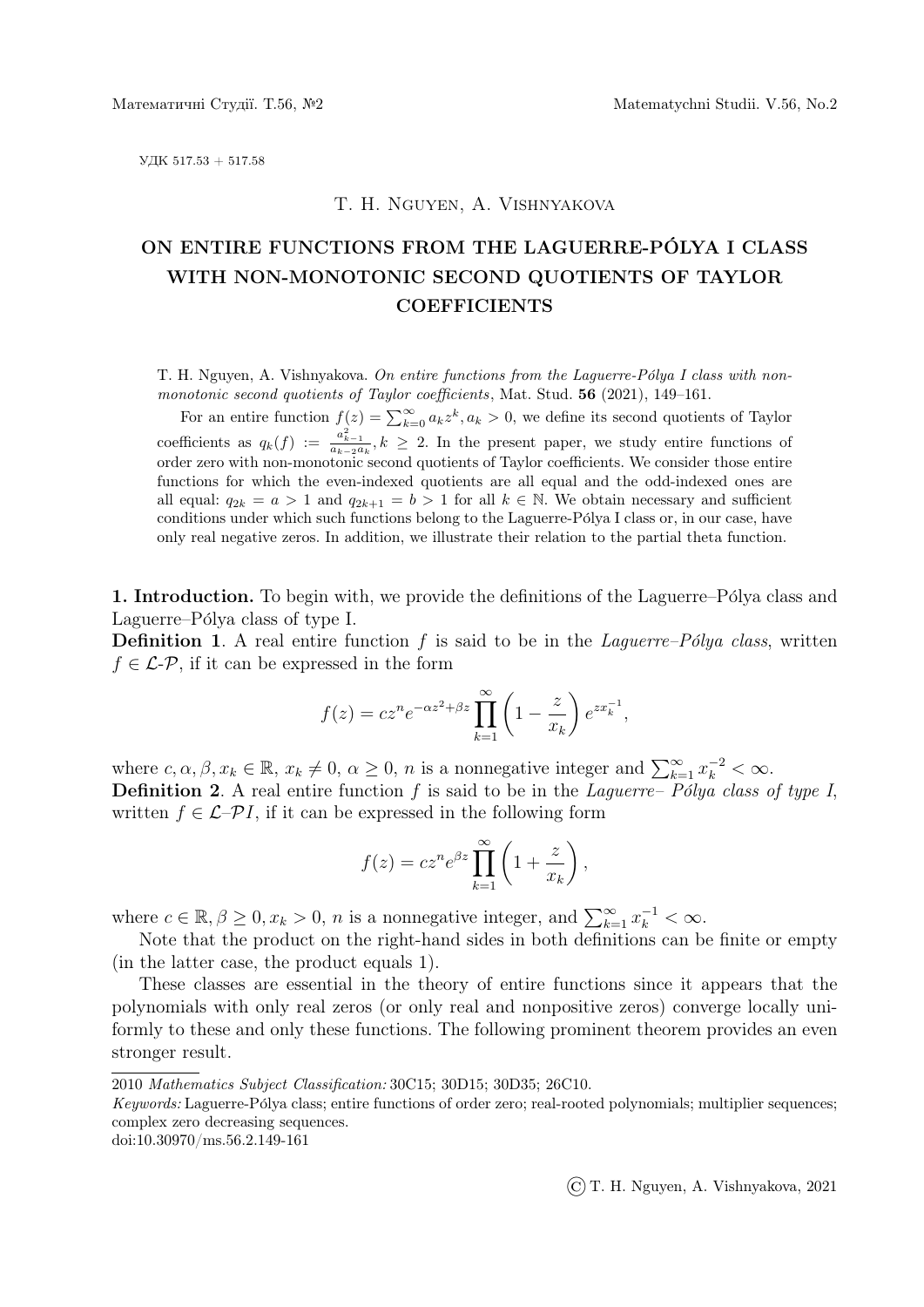Theorem A (E. Laguerre and G. Pólya, see, for example, [5, p.42-46], [19, Ch.VIII, §3]). (i) Let  $(P_n)_{n=1}^{\infty}$ ,  $P_n(0) = 1$ , be a sequence of real polynomials having only real zeros which converges uniformly on the disc  $|z| \leq A, A > 0$ . Then this sequence converges locally uniformly in  $\mathbb C$  to an entire function from the  $\mathcal L$ - $\mathcal P$  class.

(ii) For any  $f \in \mathcal{L}$ -P there exists a sequence of real polynomials with only real zeros, which converges locally uniformly to f.

(iii) Let  $(P_n)_{n=1}^{\infty}$ ,  $P_n(0) = 1$ , be a sequence of real polynomials having only real negative zeros which converges uniformly on the disc  $|z| \leq A, A > 0$ . Then this sequence converges locally uniformly in  $\mathbb C$  to an entire function from the class  $\mathcal L-\mathcal P I$ .

(iv) For any  $f \in \mathcal{L}$ -PI there is a sequence of real polynomials with only real nonpositive zeros, which converges locally uniformly to f.

Further, we define the second quotients of Taylor coefficients of f.

Let  $f(z) = \sum_{k=0}^{\infty} a_k z^k$  be an entire function with real nonzero coefficients, then

$$
q_n = q_n(f) := \frac{a_{n-1}^2}{a_{n-2}a_n}, \quad n \ge 2.
$$

From this definition it follows straightforwardly that

$$
a_n = a_1 \left(\frac{a_1}{a_0}\right)^{n-1} \frac{1}{q_2^{n-1} q_3^{n-2} \cdot \ldots \cdot q_{n-1}^2 q_n}, \quad n \ge 2.
$$

In general, the problem of understanding whether a given entire function has only real zeros is not trivial. However, in 1926, J. I. Hutchinson found the following simple sufficient condition in terms of coefficients for an entire function with positive coefficients to have only real zeros.

**Theorem B** (J. I. Hutchinson [6]). Let  $f(x) = \sum_{k=0}^{\infty} a_k x^k$ ,  $a_k > 0$  for all k. Then  $q_n(f) \ge 4$ , for all  $n \geq 2$ , if and only if the following two conditions are fulfilled:

(i) The zeros of  $f(x)$  are all real, simple and negative,

ii) the zeros of any polynomial  $\sum_{k=m}^{n} a_k x^k$ ,  $m < n$ , formed by taking any number of consecutive terms of  $f(x)$ , are all real and non-positive.

For some extensions of Hutchinson's results see, for example, [3, §4].

Next, we define the multiplier sequence.

**Definition 3.** A sequence  $(\gamma_k)_{k=0}^{\infty}$  of real numbers is called a *multiplier sequence* if, whenever the real polynomial  $P(x) = \sum_{k=0}^{n} a_k z^k$  has only real zeros, the polynomial  $\sum_{k=0}^{n} \gamma_k a_k z^k$  has only real zeros. The class of multiplier sequences is denoted by  $\mathcal{MS}$ .

The following theorem fully describes multiplier sequences.

**Theorem C** (G. Pólya and J.Schur, cf. [28], [27, p.100-124], [26, p.29-47]). Let  $(\gamma_k)_{k=0}^{\infty}$  be a given real sequence. The following three statements are equivalent:

1.  $(\gamma_k)_{k=0}^{\infty}$  is a multiplier sequence.

2. For every  $n \in \mathbb{N}$  the polynomial  $P_n(z) = \sum_{k=0}^n {n \choose k}$  $\binom{n}{k} \gamma_k z^k$  has only real zeros of the same sign.

3. The power series  $\Phi(z) := \sum_{k=0}^{\infty} \frac{\gamma_k}{k!}$  $\frac{\gamma_k}{k!} z^k$  converges absolutely in the whole complex plane and the entire function  $\Phi(z)$  or the entire function  $\Phi(-z)$  admits the representation

$$
Ce^{\sigma z}z^m \prod_{k=1}^{\infty} \left(1 + \frac{z}{x_k}\right),
$$

where  $C \in \mathbb{R}, \sigma \geq 0, m \in \mathbb{N} \cup \{0\}, 0 < x_k \leq \infty$ , and  $\sum_{k=1}^{\infty} 1/x_k < \infty$ .

Strikingly, the following fact is an obvious consequence.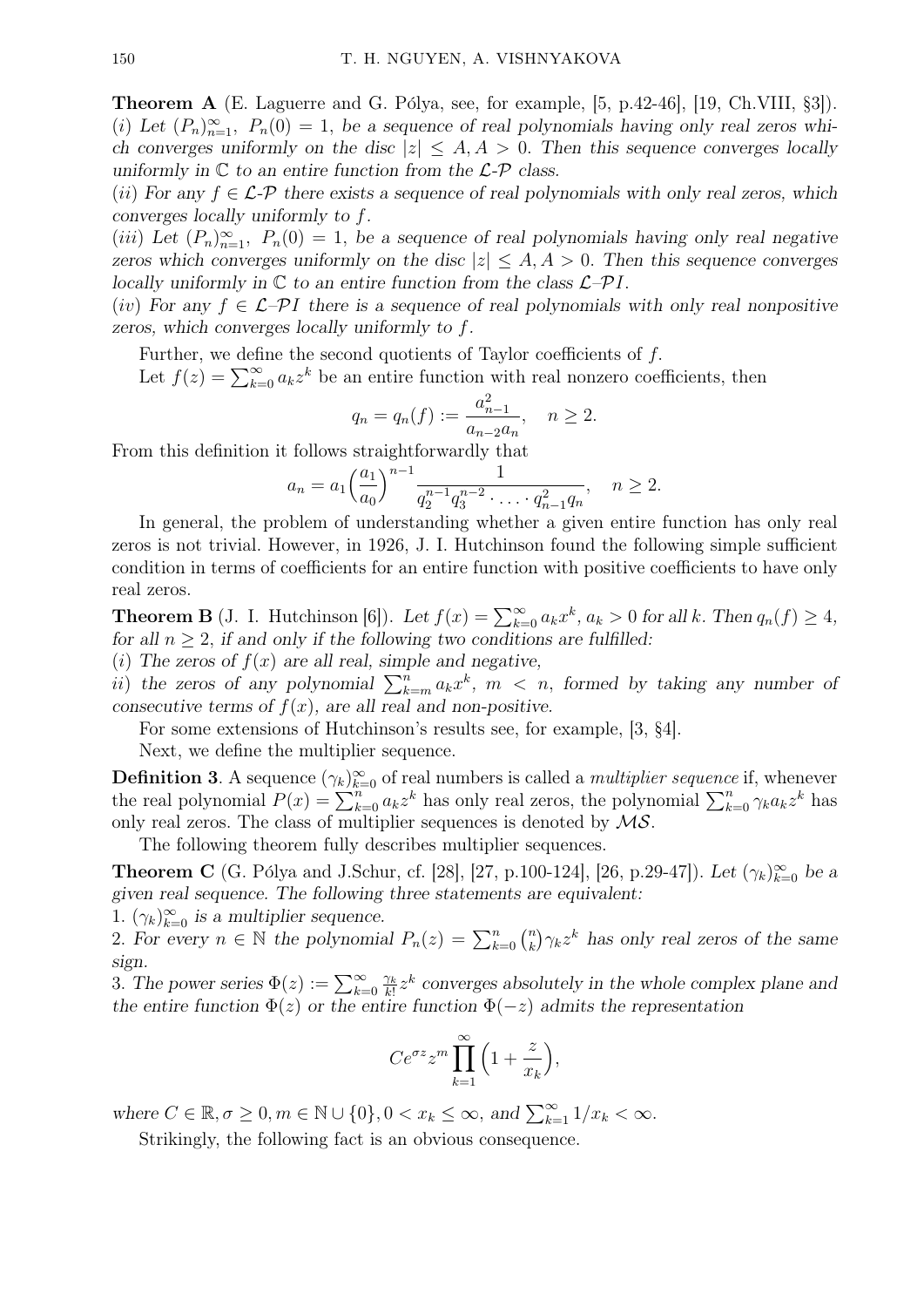Corollary of Theorem C. The sequence  $(\gamma_0, \gamma_1, \ldots, \gamma_l, 0, 0, \ldots)$  is a multiplier sequence if and only if the polynomial  $P(z) = \sum_{k=0}^{l} \frac{\gamma_k}{k!}$  $\frac{\gamma_k}{k!} z^k$  has only real zeros of the same sign.

Further, let us introduce the notion of a complex zero decreasing sequence. For a real polynomial P we denote by  $Z_{\mathbb{C}}(P)$  the number of nonreal zeros of P counting multiplicities. **Definition 4.** A sequence  $(\gamma_k)_{k=0}^{\infty}$  of real numbers is said to be a *complex zero decreasing* sequence (we write  $(\gamma_k)_{k=0}^{\infty} \in \mathcal{CZDS}$ ), if

$$
Z_{\mathbb{C}}\Big(\sum_{k=0}^n \gamma_k a_k z^k\Big) \leq Z_{\mathbb{C}}\Big(\sum_{k=0}^n a_k z^k\Big),
$$

for any real polynomial  $\sum_{k=0}^{n} a_k z^k$ .

The existence of nontrivial  $\mathcal{CZDS}$  sequences is a consequence of the following remarkable theorem proved by Laguerre and extended by Pólya.

**Theorem D** (E. Laguerre, see [27, p.314-321]). Let f be an entire function from the Laguerre-Pólya class having only negative zeros. Then  $(f(k))_{k=0}^{\infty} \in \mathcal{CZDS}$ .

As it follows from the theorem above,

$$
\left(a^{-k^2}\right)_{k=0}^{\infty} \in \mathcal{CZDS}, \ a \ge 1, \quad \left(\frac{1}{k!}\right)_{k=0}^{\infty} \in \mathcal{CZDS}.
$$

A special entire function  $g_a(z) = \sum_{k=0}^{\infty} z^k a^{-k^2}$ ,  $a > 1$ , known as the partial theta function (the classical Jacobi theta function is defined by the series  $\theta(z) := \sum_{k=-\infty}^{\infty} z^k a^{-k^2}$ ), was investigated by many mathematicians. Note that  $q_n(g_a) = a^2$  for all n. The survey [30] by S.O. Warnaar contains the history of investigation of the partial theta-function and some of its main properties.

Note that, since  $(a^{-k^2})^{\infty}$  $k=0$   $\in$  CZDS for  $a \geq 1$ , we conclude that for every  $n \geq 2$ there exists a constant  $c_n > 1$  such that  $S_n(z, g_a) := \sum_{k=0}^n z^k a^{-k^2} \in \mathcal{L} - \mathcal{P} \iff a^2 \geq c_n$ . The following theorem answers the question for which values of a parameter a the partial theta-function and its Taylor sections belong to the  $\mathcal{L}$ – $\mathcal{P}$  class.

**Theorem E** (O. Katkova, T. Lobova, A. Vishnyakova [7]). There exists a constant  $q_{\infty}$  $(q_{\infty} \approx 3.23363666...)$  such that:

(1)  $g_a(z) \in \mathcal{L} - \mathcal{P} \Leftrightarrow a^2 \ge q_\infty;$ 

(2)  $g_a(z) \in \mathcal{L} - \mathcal{P} \Leftrightarrow$  there exists  $z_0 \in (-a^3, -a)$  such that  $g_a(z_0) \leq 0$ ;

(3) for a given  $n \geq 2$ , we have  $S_n(z, g_a) \in \mathcal{L} - \mathcal{P} \iff$  there exists  $z_n \in (-a^3, -a)$  such that  $S_n(z_n, g_a) \leq 0;$ 

(4)  $4 = c_2 > c_4 > c_6 > \cdots$  and  $\lim_{n \to \infty} c_{2n} = q_{\infty};$ 

(5)  $3 = c_3 < c_5 < c_7 < \cdots$  and  $\lim_{n \to \infty} c_{2n+1} = q_{\infty}$ .

We would like to mention a series of works by V. P. Kostov dedicated to the interesting properties of zeros of the partial theta-function and its derivative (see  $[9-17]$ ). Besides, a wonderful paper [18] among the other results explains the role of the constant  $q_{\infty}$  in the study of the set of entire functions with positive coefficients having all Taylor truncations with only real zeros. See also [29] for the properties of the leading root of the partial theta function.

Subsequently, we need the following Lemma from the work [21].

**Lemma F** (see [21, Lemma 2.1] or [22, Lemma 1.2]). If  $f(z) = \sum_{k=0}^{\infty} a_k z^k, a_k > 0$ , belongs to  $\mathcal{L}$ – $\mathcal{P}I$ , then  $q_3(q_2-4)+3 \geq 0$ . In particular, if  $q_3 \geq q_2$ , then  $q_2 \geq 3$ .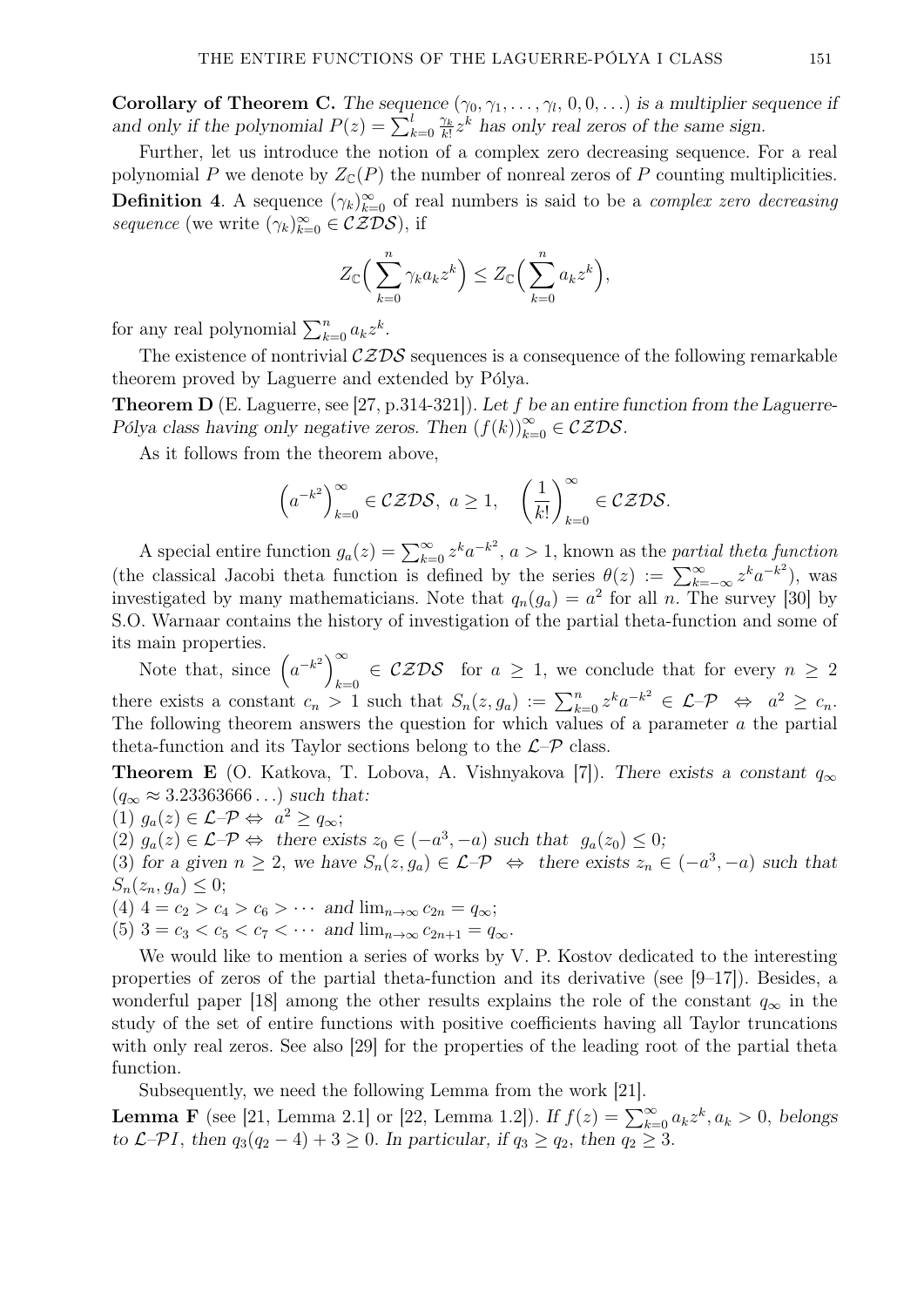$\sum_{k=0}^{\infty} a_k z^k$  (for example, the partial theta function from [7], functions from [2] and [1], the It appears that for many important entire functions with positive coefficients  $f(z)$ q-Kummer function  $_1\phi_1(q; -q; q, -z)$  and others) the following two conditions are equivalent: (i)  $f \in \mathcal{L}$ - $\mathcal{P}I$ ; (ii) there exists  $x_0 \in \left[-\frac{a_1}{a_2}\right]$  $\frac{a_1}{a_2}$ , 0] such that  $f(x_0) \leq 0$ .

The following theorem is a necessary condition for an entire function to belong to the Laguerre–Polya class of type I, in terms of the closest to zero roots. We will further use it in our proofs.

**Theorem G** (T. H. Nguyen, A. Vishnyakova [22]). Let  $f(z) = \sum_{k=0}^{\infty} a_k z^k$ ,  $a_k > 0$  for all k, be an entire function. Suppose that the quotients  $q_n(f)$  satisfy the following condition:  $q_2(f) \leq q_3(f)$ . If  $f \in \mathcal{L}$ - $\mathcal{P}I$ , i.e. belongs to the Laguerre–Pólya class of type I, then there exists  $z_0 \in \left[-\frac{a_1}{a_2}\right]$  $\frac{a_1}{a_2}$ , 0] such that  $f(z_0) \leq 0$ .

Many important entire functions with monotonic second quotients of Taylor coefficients were previously studied. For instance,  $f(z) = \sum_{k=0}^{\infty}$ z k  $\frac{z^k}{(k!)a^{k^2}}$ ,  $a \geq 1$ , has  $q_k(f) = \frac{k}{k-1}a^2$  which are decreasing in k. It is known that  $f \in \mathcal{L} - \mathcal{PI}$  for all  $a \geq 1$ . In [8], it is proved that all Taylor sections of this function belong to the Laguerre–Pólya class of type I if and only if  $a^2 \ge q_{\infty}$ . The following function is known as the second q-exponential function  $E_q(z)$  with  $q = 1/a$ :

$$
h_a(z) = 1 + \sum_{k=1}^{\infty} \frac{z^k}{(a^k - 1)(a^{k-1} - 1) \cdot \ldots \cdot (a-1)} = \prod_{k=1}^{\infty} \left(1 + \frac{z}{a^k}\right), a > 1.
$$

We have  $q_k(h_a) = \frac{a^k-1}{a^{k-1}-1}$  $\frac{a^{k-1}}{a^{k-1}-1}$ , and  $q_k(h_a)$  are decreasing in k. Note that this function has only real negative zeros, i.e. it belongs to the Laguerre–Pólya I class. Next, the function  $\varphi_{m,a}(z)$  =  $\sum_{k=0}^{\infty}$  $z^k$  $\frac{z^k}{a^{k^2}}(k!)^m$ ,  $a > 1$ ,  $m \ge 1$  was studied by A. Bohdanov and A. Vishnyakova in [2]. Note that  $q_k(\varphi_{m,a})$  are increasing in k. The necessary and sufficient conditions for this function to belong to the Laguerre–Pólya class of type I were investigated. The function

$$
y_a(z) = \sum_{k=0}^{\infty} \frac{z^k}{(a+1)(a^2+1)\cdots(a^k+1)}, a > 1,
$$

is also known as the q-Kummer function  $_1\phi_1(q; -q; q, -z)$ , where  $q = 1/a$  (see [4], formula  $(1.2.22)$ ). Note that its  $q_k$  are increasing in k. The question of its belonging to the Laguerre– Pólya class of type I was investigated by T.H. Nguyen in [25].

In [20], we have proved that if an entire function with positive coefficients has a decreasing sequence of second quotients of Taylor coefficients and the limit of this sequence is greater than or equal to  $q_{\infty}$ , then this function belongs to the Laguerre–Pólya class of type I. In [21], [23] and [24], we have found the conditions for entire functions with increasing second quotients of Taylor coefficients to belong to the Laguerre–Pólya class of type I.

In this paper, we study the entire functions with non-monotonic second quotients and find the conditions for them to belong to the Laguerre-Pólya class of type I. We present our first attempt at investigating entire functions with non-monotonic second quotients and consider the following function

$$
f(x) = \sum_{k=0}^{\infty} \frac{x^k}{q_2^{k-1} q_3^{k-2} \cdot \ldots \cdot q_{k-1}^2 q_k},
$$

where  $q_2 = q_4 = q_6 = \ldots = a > 1, q_3 = q_5 = q_7 = \ldots = b > 1$ , or

$$
f(x) = 1 + x + \frac{x^2}{a} + \frac{x^3}{a^2b} + \frac{x^4}{a^3b^2a} + \frac{x^5}{a^4b^3a^2b} + \dots
$$

We look into the case when  $a \neq b$ . Note that when  $a = b$ , we obtain the case of the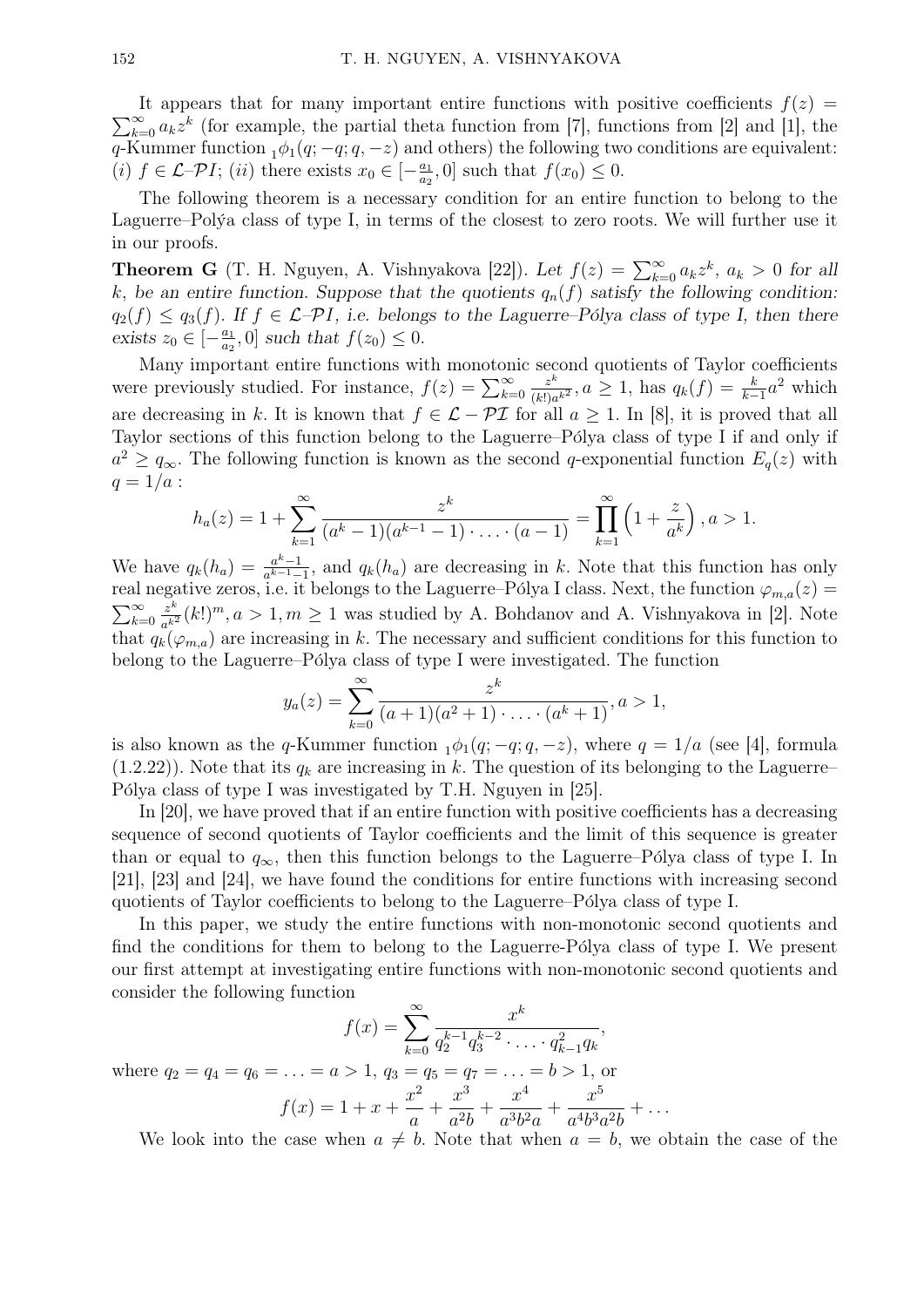partial-theta function. We find the new conditions for which  $(a, b)$  the entire function f belongs to the Laguerre-Pólya I class.

By Lemma F, if  $f \in \mathcal{L}$ - $\mathcal{P}I$ ,  $q_2(f) = a$ ,  $q_3(f) = b$  and  $a < b$ , then  $a \geq 3$ .

Therefore, we look for  $(a, b)$  such that  $a < b$  and  $a \geq 3$ . The case  $4 \leq a < b$  was studied by Hutchinson (see Theorem B), so we find new conditions for  $a \in [3, 4)$ .

We present our main result.

**Theorem 1.** Let  $f(z) = \sum_{k=0}^{\infty} a_k z^k$ ,  $a_k > 0$  for all k, be an entire function. Suppose that the quotients  $q_n(f)$  satisfy the following condition:  $q_2(f) = q_4(f) = q_6(f) = \ldots = a$ , and  $q_3(f) = q_5(f) = q_7(f) = \ldots = b, 1 < a < b.$  Then the function  $f \in \mathcal{L}$ - $\mathcal{P}I$  if and only if there exists  $z_0 \in \left[-\frac{a_1}{a_2}\right]$  $\frac{a_1}{a_2}$ , 0] such that  $f(z_0) \leq 0$ .

The following theorem contains a sufficient condition for the existence of such a point  $z_0$ for the case  $q_2(f) < 4$ .

**Theorem H** (T. H. Nguyen, A. Vishnyakova [22]). Let  $f(z) = \sum_{k=0}^{\infty} a_k z^k$ ,  $a_k > 0$  for all k, be an entire function and  $3 \le q_2(f) < 4$ ,  $q_3(f) \ge 2$ , and  $q_4(f) \ge 3$ . If  $q_3(f) \le \frac{8}{d(4-4)}$  $\frac{8}{d(4-d)}$ , where  $d = \min(q_2(f), q_4(f)),$  then there exists  $z_0 \in \left[-\frac{a_1}{a_2}\right]$  $\frac{a_1}{a_2}$ , 0] such that  $f(z_0) \leq 0$ .

Hence, in our case, the sufficient condition is  $b \leq \frac{8}{a(4)}$  $\frac{8}{a(4-a)}$ .

The following theorem gives a necessary condition for an entire function to belong to the Laguerre–Polýa class of type I, in terms of the second quotients of its Taylor coefficients  $q_n$ . **Theorem I** (T. H. Nguyen, A. Vishnyakova [22]). Let  $f(z) = \sum_{k=0}^{\infty} a_k z^k$ ,  $a_k > 0$  for all k. If  $f \in \mathcal{L}$ - $\mathcal{P}I$ ,  $q_2(f) < 4$  and  $q_2(f) \leq q_3(f)$ , then

$$
q_3(f) \le \frac{-q_2(f)(2q_2(f) - 9) + 2(q_2(f) - 3)\sqrt{q_2(f)(q_2(f) - 3)}}{q_2(f)(4 - q_2(f))}.
$$

Thus, in our case, the necessary condition is

$$
b \le \frac{-a(2a-9) + 2(a-3)\sqrt{a(a-3)}}{a(4-a)}.
$$

Our next result is the Theorem 2 below.

**Theorem 2.** Let  $f_{a,b}(z) = \sum_{k=0}^{\infty} a_k z^k$ ,  $a_k > 0$  for all k, be an entire function such that  $q_2(f) = q_4(f) = q_6(f) = \ldots = a$ , and  $q_3(f) = q_5(f) = q_7(f) = \ldots = b$ ,  $1 < a < b$ . Then the following statements are valid:

1. If  $f \in \mathcal{L}$ - $\mathcal{P}I$ , then  $a \geq q_{\infty}$ .

2. If the numbers  $a, b, q_\infty \le a < b$ , are such that  $f_{a,b} \in \mathcal{L} - \mathcal{P}I$ , then for every  $c, a < c < b$  we have  $f_{a,c} \in \mathcal{L}$ - $\mathcal{P}I$ .

3. If the numbers  $a, b, q_\infty \le a < b$ , are such that  $f_{a,b} \in \mathcal{L}$ - $\mathcal{P}$ , then for every  $d, a < d < b$  we have  $f_{d,b} \in \mathcal{L}$ - $\mathcal{P}I$ .

Note that, by Theorem C and Theorem D, every new entire function from the  $\mathcal{L}$ - $\mathcal{P}I$ class generates a new multiplier sequence and a new complex zero decreasing sequence. So, we obtain the following direct corollary from Theorem 1.

Corollary 1. Let  $f(z) = \sum_{k=0}^{\infty} a_k z^k$ ,  $a_k > 0$  for all k, be an entire function. Suppose that the quotients  $q_n(f)$  satisfy the following condition:  $q_2(f) = q_4(f) = q_6(f) = \ldots = a$ , and  $q_3(f) = q_5(f) = q_7(f) = \ldots = b, 1 < a < b$ . Suppose that there exists  $z_0 \in \left[-\frac{a_1}{a_2}\right]$  $\frac{a_1}{a_2}$ , 0] such that  $f(z_0) \leq 0$  (for example, this condition is fulfilled if  $a < b \leq \frac{8}{a(4)}$  $\frac{8}{a(4-a)}$ ). Then  $(k!a_k)_{k=0}^{\infty} \in \mathcal{MS}$ and  $(f(k))_{k=0}^{\infty} \in \mathcal{CZDS}$ .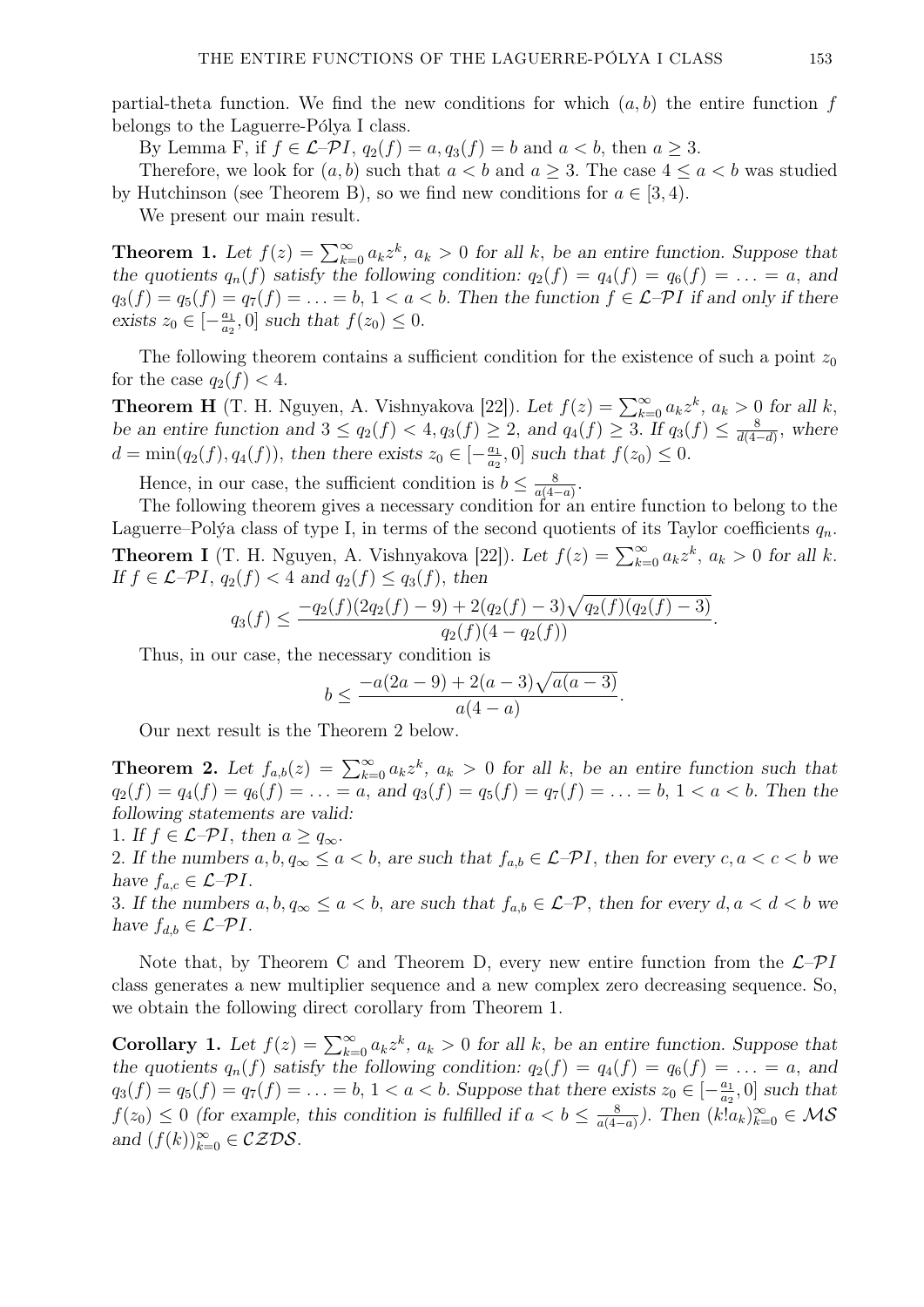#### 2. Proof of Theorem 1.

*Proof.* For an entire function  $f(z) = \sum_{k=0}^{\infty} a_k z^k$  with real positive coefficients, without loss of generality, we can assume that  $a_0 = a_1 = 1$ , since we can consider a function  $g(x) =$  $a_0^{-1} f(a_0 a_1^{-1} x)$  instead of  $f(x)$ , due to the fact that such rescaling of f preserves its property of having real zeros and preserves the second quotients:  $q_n(g) = q_n(f)$  for all n. Throughout the paper, we use notation  $p_n$  and  $q_n$  instead of  $p_n(f)$  and  $q_n(f)$ .

Thereafter, we consider a function

$$
\varphi(x) = f(-x) = 1 - x + \sum_{k=2}^{\infty} \frac{(-1)^k x^k}{q_2^{k-1} q_3^{k-2} \cdot \ldots \cdot q_{k-1}^2 q_k}
$$

instead of f.

Firstly, in our case,  $q_2 = a, q_3 = b, a < b$ , according to Theorem F, if  $\varphi \in \mathcal{L}$ - $\mathcal{P}I$ , then there exists such a point  $z_0 \in [0, -\frac{a_1}{a_2}]$  $\frac{a_1}{a_2}$  = [0, a] that  $\varphi(z_0) \leq 0$ .

To prove the converse statement, we need the following lemma.

**Lemma 1.** Let  $\varphi(x) = \sum_{k=0}^{\infty} (-1)^k a_k x^k$ ,  $a_k > 0$ ,  $k = 0, 1, 2, \ldots$ , be an entire function such that  $q_2 = q_4 = q_6 = \ldots = a \geq 3$ ,  $q_3 = q_5 = q_7 = \ldots = b > a$ . For an arbitrary integer  $j \geq 2$ , we define  $\rho_j := q_2 q_3 \cdot \ldots \cdot q_j \sqrt{q_{j+1}}$ . Then, for all even  $j = 2s, s \in \mathbb{N}$ , the function  $\varphi$ has exactly j zeros on the disk  $\{x : |x| < \rho_i\}$  counting multiplicities.

*Proof of Lemma 1.* For  $j \geq 2$ , we have

$$
\varphi(x) = \sum_{k=0}^{\infty} \frac{(-1)^k x^k}{q_2^{k-1} q_3^{k-2} \cdot \ldots \cdot q_k} = \Big( \sum_{k=0}^{j-3} + \sum_{k=j-2}^{j+2} + \sum_{k=j+3}^{\infty} \Big) = \Sigma_{1,j}(x) + g_j(x) + \Sigma_{2,j}(x).
$$

In more details,

$$
g_j(x) = \frac{(-1)^{j-2}x^{j-2}}{q_2^{j-3}q_3^{j-4} \cdots q_{j-2}} + \frac{(-1)^{j-1}x^{j-1}}{q_2^{j-2}q_3^{j-3} \cdots q_{j-2}^2q_{j-1}} + \frac{(-1)^jx^j}{q_2^{j-1}q_3^{j-2} \cdots q_{j-2}^3q_{j-1}^2q_j} + \frac{(-1)^{j+1}x^{j+1}}{q_2^jq_3^{j-1} \cdots q_{j-2}^4q_{j-1}^3q_{j+1}^2} + \frac{(-1)^{j+2}x^{j+2}}{q_2^{j+1}q_3^j \cdots q_{j-2}^4q_{j-1}^4q_j^3q_{j+1}^2q_{j+2}} = \frac{(-1)^{j-2}x^{j-2}}{q_2^{j-3}q_3^{j-4} \cdots q_{j-2}^2} \cdot \left(1 - \frac{x}{q_2q_3 \cdots q_{j-2}q_{j-1}} + \frac{x^2}{q_2^2q_3^2 \cdots q_{j-2}^2q_{j-1}^2q_j^3q_{j+1}^2} + \frac{x^4}{q_2^2q_3^2 \cdots q_{j-2}^2q_{j-1}^2q_j} \right). \tag{1}
$$

By the definition of  $\rho_j$ , we have  $q_2q_3 \cdot \ldots \cdot q_j < \rho_j < q_2q_3 \cdot \ldots \cdot q_jq_{j+1}$ . We get

$$
g_j(\rho_j e^{i\theta}) = (-1)^{j-2} e^{i(j-2)\theta} q_2 q_3^2 \cdot \ldots \cdot q_{j-2}^{j-3} q_{j-1}^{j-2} q_j^{j-2} q_{j+1}^{j-2} \cdot \left(1 - q_j \sqrt{q_{j+1}} e^{i\theta} + q_j q_{j+1} e^{2i\theta} - q_j \sqrt{q_{j+1}} e^{3i\theta} + \frac{q_j}{q_{j+2}} e^{4i\theta}\right) = (-1)^{j-2} e^{i(j-2)\theta} q_2 q_3^2 \cdot \ldots \cdot q_{j-2}^{j-3} q_{j-1}^{j-2} q_j^{j-2} q_{j+1}^{j-2} \times \left(1 - e^{i\theta} q_j \sqrt{q_{j+1}} + e^{2i\theta} q_j q_{j+1} - e^{3i\theta} q_j \sqrt{q_{j+1}} + e^{4i\theta}\right),
$$
\n(2)

since, by our assumptions,  $q_i = q_{i+2}$ .

Our aim is to show that for every even  $j$  the following inequality holds:

$$
\min_{0 \le \theta \le 2\pi} |g_j(\rho_j e^{i\theta})| > \max_{0 \le \theta \le 2\pi} |\varphi(\rho_j e^{i\theta}) - g_j(\rho_j e^{i\theta})|,
$$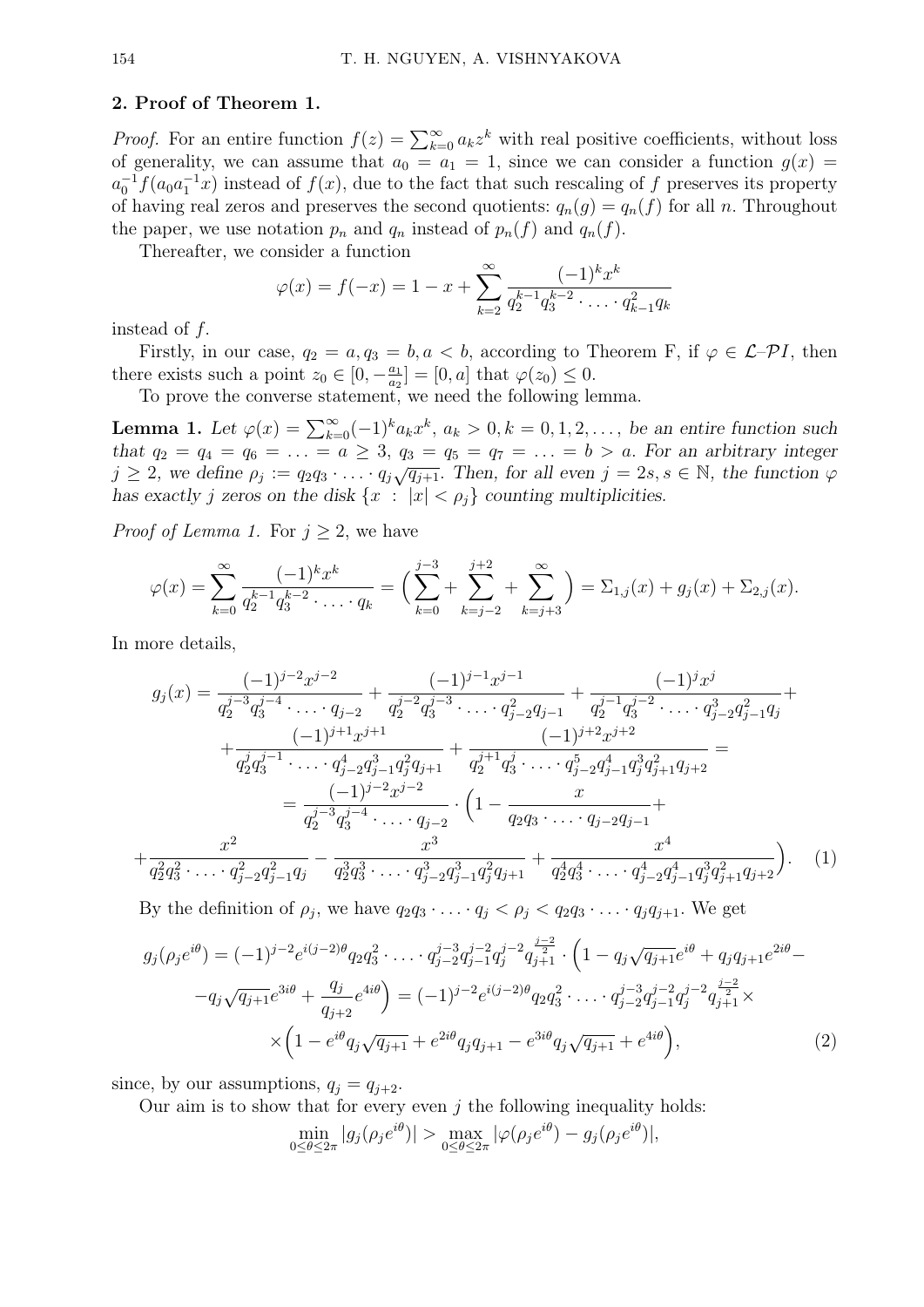so that the number of zeros of  $\varphi$  in the circle  $\{x : |x| < \rho_j\}$  is equal to the number of zeros of  $g_j$  in the same circle. Subsequently in the proof, we also find the number of zeros of  $g_j$  in this circle. First, we find  $\min_{0 \leq \theta \leq 2\pi} |g_j(\rho_j e^{i\theta})|$ . We obtain

$$
g_j(\rho_j e^{i\theta}) = (-1)^{j-2} e^{ij\theta} q_2 q_3^2 \cdot \ldots \cdot q_{j-2}^{j-3} q_{j-1}^{j-2} q_{j+1}^{j-2} \left(2 \cos 2\theta - 2 \cos \theta q_j \sqrt{q_{j+1}} + q_j q_{j+1}\right) =
$$
  
=:  $(-1)^{j-2} e^{ij\theta} q_2 q_3^2 \cdot \ldots \cdot q_{j-2}^{j-3} q_{j-1}^{j-2} q_{j+1}^{j-2} \cdot \psi_j(\theta).$ 

We consider  $\psi_j(\theta)$  as following:  $\psi_j(\theta) = \widetilde{\psi}_j(t) := 4t^2 - 2q_j\sqrt{q_{j+1}}t + (q_jq_{j+1} - 2)$ , where  $t := \cos \theta$ , and where we have used that  $\cos 2\theta = 2t^2 - 1$ .

The vertex of the parabola is  $t_j = q_j \sqrt{q_{j+1}}/4$ . Under our assumptions,  $q_2 = q_4 = q_6 =$ ... = a ≥ 3, and  $q_3 = q_5 = q_7 = \ldots = b > a$ , so that  $t_j > 1$ . Hence,  $\min_{t \in [-1,1]} \widetilde{\psi}_j(t) =$  $\widetilde{\psi}_j(1) = 2 - 2q_j\sqrt{q_{j+1}} + q_jq_{j+1} = q_j\sqrt{q_{j+1}}(\sqrt{q_{j+1}} - 2) + 2$ . We want to show that  $\widetilde{\psi}_j(1) > 0$ , whence  $\min_{t \in [-1,1]} |\tilde{\psi}_j(t)| = \tilde{\psi}_j(1)$ . If  $q_{j+1} \geq 4$ , then  $q_j \sqrt{q_{j+1}}(\sqrt{q_{j+1}} - 2) + 2 > 0$ . If  $q_{j+1} < 4$ , taking into account the fact that j is an even integer, we have  $q_j = a, q_{j+1} = b, a < b < 4$ , and then √ √

$$
q_j \sqrt{q_{j+1}} (\sqrt{q_{j+1}} - 2) + 2 = a \sqrt{b} (\sqrt{b} - 2) + 2 \ge a \sqrt{a} (\sqrt{a} - 2) + 2 = a^2 - 2a \sqrt{a} + 2.
$$

Next, denote by  $y =$  $\overline{a} \geq 0$ , and  $g(y) = y^4 - 2y^3 + 2$ . It is easy to calculate that  $\min_{y\geq 0} g(y) = g(\frac{3}{2})$  $(\frac{3}{2}) = \frac{5}{16} > 0$ . Consequently, we get  $2 - 2q_j\sqrt{q_{j+1}} + q_j q_{j+1} > 0$ . Thus,  $\psi_i(t) > 0$  for all  $t \in [-1, 1]$ , and we have obtained the estimate from below:

$$
\min_{0 \le \theta \le 2\pi} |g_j(\rho_j e^{i\theta})| = q_2 q_3^2 \cdot \ldots \cdot q_{j-2}^{j-3} q_{j-1}^{j-2} q_j^{j-2} q_{j+1}^{\frac{j-2}{2}} \left(2 - 2q_j \sqrt{q_{j+1}} + q_j q_{j+1}\right). \tag{3}
$$

Second, we estimate the modulus of  $\Sigma_1$  from above. We have

$$
|\Sigma_1(\rho_j e^{i\theta})| \leq \sum_{k=0}^{j-3} \frac{q_2^k q_3^k \cdot \ldots \cdot q_j^k q_{j+1}^{\frac{k}{2}}}{q_2^{k-1} q_3^{k-2} \cdot \ldots \cdot q_k}.
$$

We rewrite the sum from right and estimate the finite sum from above by the sum of the infinite geometric progression

$$
|\Sigma_{1}(\rho_{j}e^{i\theta})| \leq (q_{2}q_{3}^{2} \cdot \ldots \cdot q_{j-3}^{j-4}q_{j-2}^{j-3}q_{j-1}^{j-3}q_{j+1}^{j-3} + q_{2}q_{3}^{2} \cdot \ldots \cdot q_{j-4}^{j-5}q_{j-3}^{j-4}q_{j-2}^{j-4}q_{j-1}^{j-4}q_{j}^{j-4}q_{j+1}^{\frac{j-4}{2}} +
$$
  
\n
$$
+ q_{2}q_{3}^{2} \cdot \ldots \cdot q_{j-5}^{j-6}q_{j-4}^{j-5}q_{j-3}^{j-5}q_{j-2}^{j-5}q_{j-1}^{j-5}q_{j}^{j-5}q_{j+1}^{j-5} + \ldots) =
$$
  
\n
$$
= q_{2}q_{3}^{2} \cdot \ldots \cdot q_{j-3}^{j-4}q_{j-2}^{j-3}q_{j-1}^{j-3}q_{j+1}^{j-3} \left(1 + \frac{1}{q_{j-2}q_{j-1}q_{j}\sqrt{q_{j+1}}} + \frac{1}{q_{j-3}q_{j-2}^{2}q_{j-1}^{2}q_{j}^{2}(\sqrt{q_{j+1}})^{2}} + \ldots\right)
$$
  
\n
$$
\leq q_{2}q_{3}^{2} \cdot \ldots \cdot q_{j-3}^{j-4}q_{j-2}^{j-3}q_{j-1}^{j-3}q_{j}^{j-3}q_{j+1}^{\frac{j-3}{2}} \cdot \frac{1}{1 - \frac{1}{q_{j-2}q_{j-1}q_{j}\sqrt{q_{j+1}}}}.
$$

Finally, we obtain

$$
|\Sigma_1(\rho_j e^{i\theta})| \le q_2 q_3^2 \cdot \ldots \cdot q_{j-3}^{j-4} q_{j-2}^{j-3} q_{j-1}^{j-3} q_j^{j-3} q_{j+1}^{\frac{j-3}{2}} \cdot \frac{1}{1 - \frac{1}{q_{j-2} q_{j-1} q_j \sqrt{q_{j+1}}}}
$$

.

Next, the estimation of  $\left|\sum_{i}(\rho_{i}e^{i\theta})\right|$  from above can be made analogously:

$$
|\Sigma_2(\rho_j e^{i\theta})| \leq \sum_{k=j+3}^{\infty} \frac{q_2^k q_3^k \cdot \dots \cdot q_j^k q_{j+1}^{\frac{k}{2}}}{q_2^{k-1} q_3^{k-2} \cdot \dots \cdot q_k} = \frac{q_2 q_3^2 \cdot \dots \cdot q_j^{j-1} q_{j+1}^{\frac{j-3}{2}}}{q_{j+2}^2 q_{j+3}} \times \left(1 + \frac{1}{\sqrt{q_{j+1}} q_{j+2} q_{j+3} q_{j+4}} + \frac{1}{(\sqrt{q_{j+1}})^2 q_{j+2}^2 q_{j+3}^2 q_{j+4}^2 q_{j+5}} + \dots\right).
$$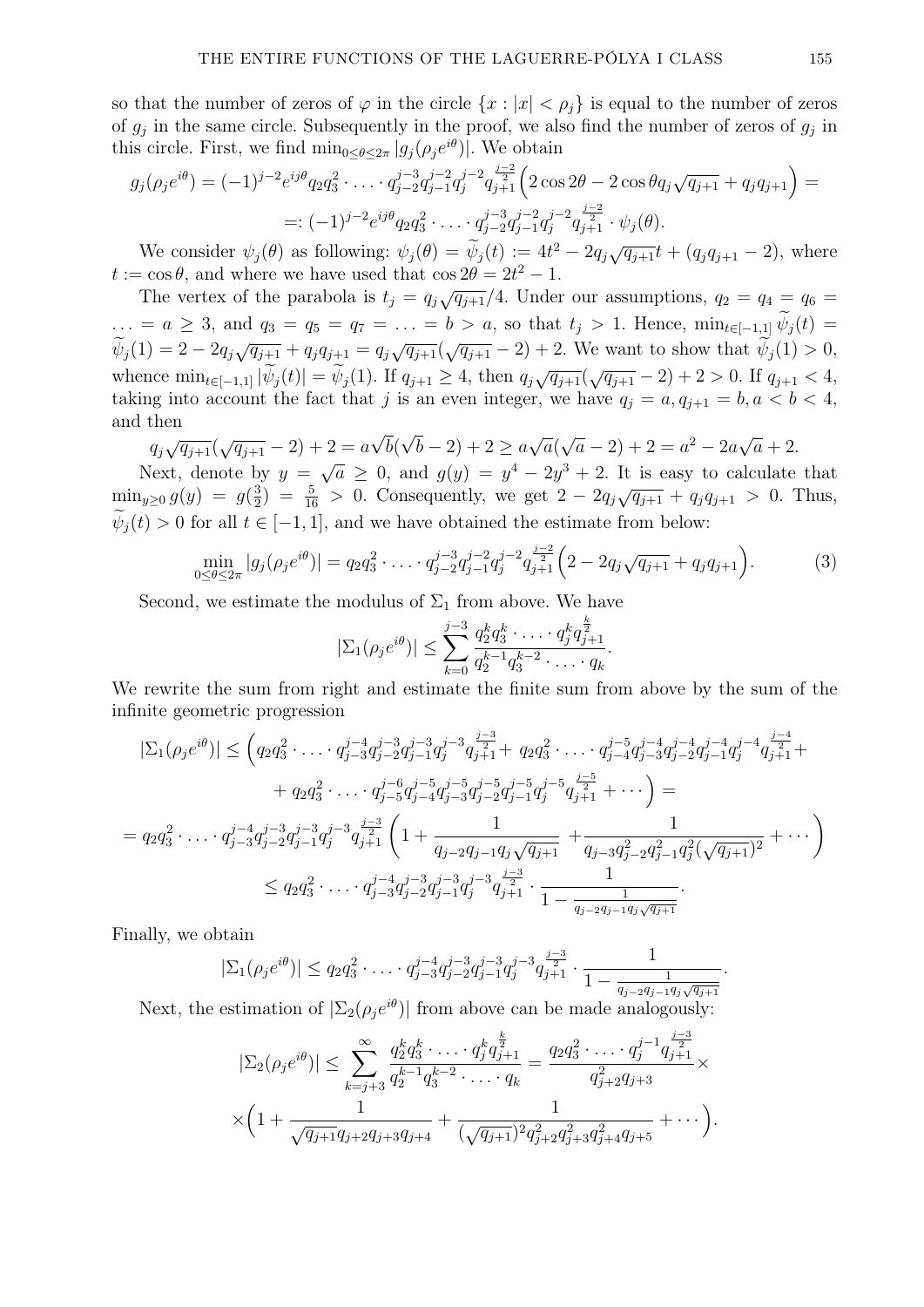The latter can be estimated from above by the sum of the geometric progression, so, we obtain  $j=3$ 

$$
|\Sigma_2(\rho_j e^{i\theta})| \le \frac{q_2 q_3^2 \cdot \ldots \cdot q_j^{j-1} q_{j+1}^{\frac{j-2}{2}}}{q_{j+2}^2 q_{j+3}} \cdot \frac{1}{1 - \frac{1}{\sqrt{q_{j+1} q_{j+2} q_{j+3} q_{j+4}}}}.
$$

Therefore, the desired inequality  $\min_{0 \leq \theta \leq 2\pi} |g_j(\rho_j e^{i\theta})| > \max_{0 \leq \theta \leq 2\pi} |\varphi(\rho_j e^{i\theta}) - g_j(\rho_j e^{i\theta})|$ follows from

$$
q_2 q_3^2 \cdot \ldots \cdot q_{j-2}^{j-3} q_{j-1}^{j-2} q_{j+1}^{j-2} \cdot \left(2 - 2q_j \sqrt{q_{j+1}} + q_j q_{j+1}\right) >
$$
  
> 
$$
q_2 q_3^2 \cdot \ldots \cdot q_{j-3}^{j-4} q_{j-2}^{j-3} q_{j-1}^{j-3} q_{j+1}^{j-3} \cdot \frac{1}{1 - \frac{1}{q_{j-2} q_{j-1} q_j \sqrt{q_{j+1}}}} + \frac{q_2 q_3^2 \cdot \ldots \cdot q_j^{j-1} q_{j+1}^{j-3}}{q_{j+2}^2 q_{j+3}} \cdot \frac{1}{1 - \frac{1}{\sqrt{q_{j+1} q_{j+2} q_{j+3} q_{j+4}}}}.
$$

Or, equivalently,

$$
q_{j-1}q_j\sqrt{q_{j+1}}\left(2-2q_j\sqrt{q_{j+1}}+q_jq_{j+1}\right) > \frac{1}{1-\frac{1}{q_{j-2}q_{j-1}q_j\sqrt{q_{j+1}}}} + \frac{q_{j-1}q_j^2}{q_{j+2}^2q_{j+3}} \cdot \frac{1}{1-\frac{1}{\sqrt{q_{j+1}}q_{j+2}q_{j+3}q_{j+4}}} = \frac{1}{1-\frac{1}{q_{j-2}q_{j-1}q_j\sqrt{q_{j+1}}}} + \frac{1}{1-\frac{1}{\sqrt{q_{j+1}}q_{j+2}q_{j+3}q_{j+4}}}
$$

by our assumptions on the sequence  $(q_k)_{k=2}^{\infty}$ . Since j is an even number, we have  $q_{j-2} = q_j =$  $q_{j+2} = q_{j+4} = a$  and  $q_{j-1} = q_{j+1} = q_{j+3} = b$ , so the last inequality has the form

$$
b\sqrt{b}a(2 - 2\sqrt{b}a + ab) > 2\left(1 - \frac{1}{b\sqrt{b}a^2}\right)^{-1}.
$$
 (4)

Since  $a \geq 3, b \geq 3$ , the desired inequality (4) follows from 9 √  $3(2 - 2)$ √  $ba + ab$  >  $2\Bigl(1-\frac{1}{27\sqrt{3}}$  $\int^{-1}$  or, equivalently,  $ab - 2$ √  $\bar{b}a + 2 - \frac{6}{27\sqrt{3}-1} > 0$ . After refactoring, we have a( √  $(\overline{b}-1)^2 - a + 2 - \frac{6}{27\sqrt{3}-1} > 0$ . Next, we divide both sides of the inequality by a and get  $(\sqrt{b}-1)^2 > 1 + \frac{8-54\sqrt{3}}{a(27\sqrt{3}-1)}.$ √

Since  $8 - 54\sqrt{3} < 0$ , the inequality above follows from (  $\sqrt{a}-1$ <sup>2</sup> > 1 +  $\frac{8-54\sqrt{3}}{4(27\sqrt{3}-1)}$ .

Numerical calculations show that  $1+\frac{8-54\sqrt{3}}{4\cdot(27\sqrt{3}-1)} < 0.53279$ . Thus, the inequality is fulfilled for  $\sqrt{a} > 1.72993$ , and, therefore, for  $a > 2.99266$ . Under our assumptions,  $a \geq 3$ , so the inequality (4) is valid.

Consequently, we have proved that for all even  $j$ 

$$
\min_{0 \le \theta \le 2\pi} |g_j(\rho_j e^{i\theta})| > \max_{0 \le \theta \le 2\pi} |\varphi(\rho_j e^{i\theta}) - g_j(\rho_j e^{i\theta})|,
$$

so the number of zeros of  $\varphi$  in the circle  $\{x : |x| < \rho_i\}$  is equal to the number of zeros of  $g_i$ in this circle.

In the next stage of the proof, it remains to find the number of zeros of  $g_j$  in the circle  ${x : |x| < \rho_i}.$ 

Let us use the denotation  $w = x \rho_j^{-1}$ , so that  $|w| < 1$ . This yields

$$
g_j(\rho_j w) = (-1)^{j-2} w^{j-2} q_2 q_3^2 \cdot \ldots \cdot q_{j-2}^{j-3} q_{j-1}^{j-2} q_j^{j-2} q_{j+1}^{\frac{j-2}{2}} \times
$$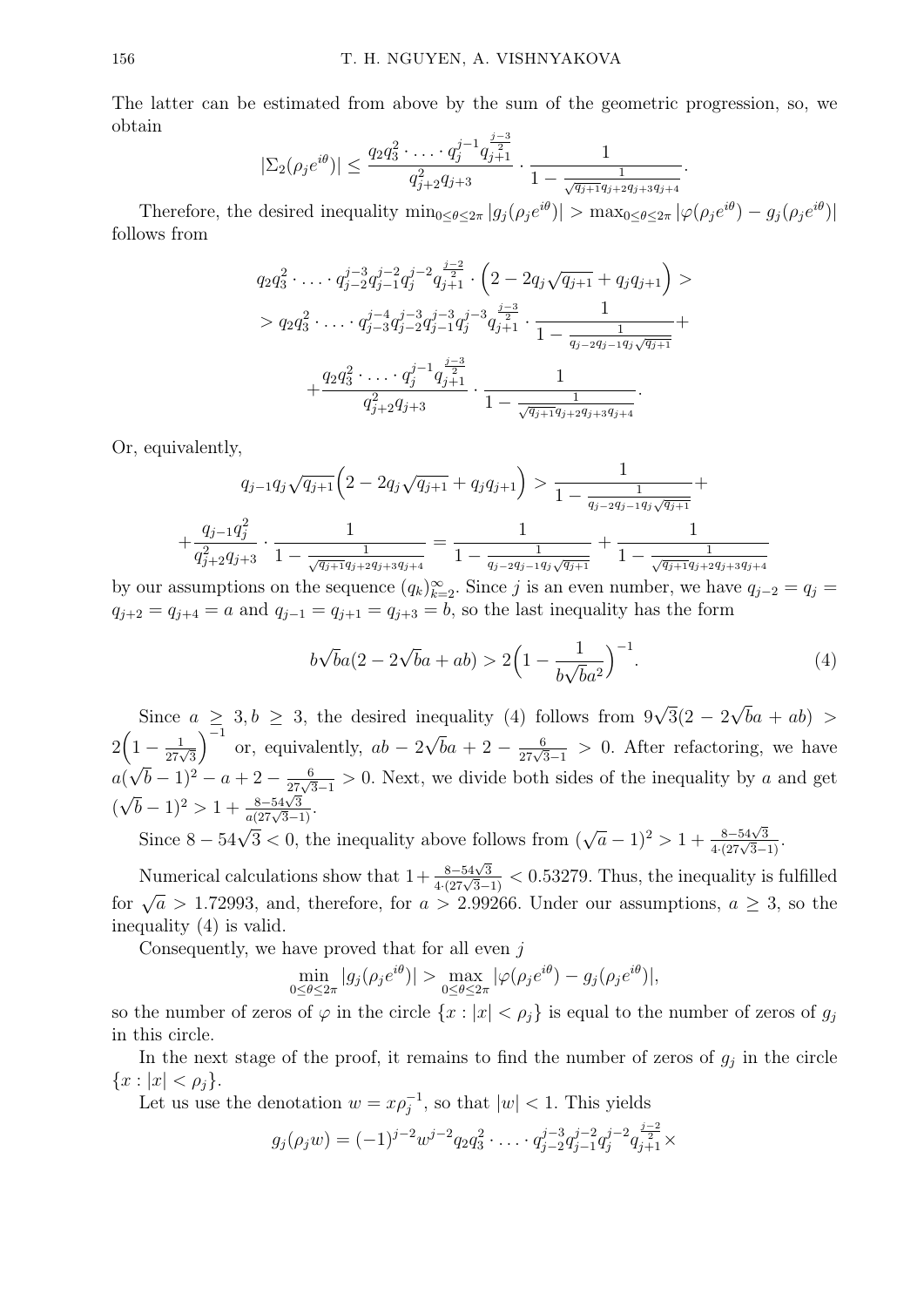$$
\times (1 - q_j \sqrt{q_{j+1}} w + q_j q_{j+1} w^2 - q_j \sqrt{q_{j+1}} w^3 + w^4).
$$

Therefore, it follows from (3) that  $g_i$  does not have zeros on the circumference  $\{x :$  $|x| = \rho_i$ , whence  $g_i(\rho_i w)$  does not have zeros on the circumference  $\{w : |w| = 1\}$ . Since  $P_j(w) = 1 - q_j \sqrt{q_{j+1}} w + q_j q_{j+1} w^2 - q_j \sqrt{q_{j+1}} w^3 + w^4$  is a self-reciprocal polynomial in w, we can conclude that  $P_i$  has exactly two zeros in the circle  $\{w : |w| < 1\}$ . Hence,  $g_i(x)$  has exactly j zeros in the circle  $\{x : |x| < \rho_j\}$  for all even j.  $\Box$ 

**Lemma 2.** Let  $\varphi(x) = \sum_{k=0}^{\infty} (-1)^k a_k x^k$ ,  $a_k > 0$ ,  $k = 0, 1, 2, \ldots$ , be an entire function such that  $q_2 = q_4 = q_6 = \ldots = a \geq 3$ ,  $q_3 = q_5 = q_7 = \ldots = b > a$ . For an arbitrary integer  $j \geq 2$ we define  $\rho_j := q_2 q_3 \cdots q_j \sqrt{q_{j+1}}$ . Then for every even  $j = 2s, s \in \mathbb{N}$ , the following inequality holds:  $\varphi(\rho_i) \geq 0$ .

*Proof.* Since  $\rho_j \in (q_2q_3 \cdot \ldots \cdot q_j, q_2q_3 \cdot \ldots \cdot q_jq_{j+1}),$  we have

$$
1 < \rho_j < \frac{\rho_j^2}{q_2} < \cdots < \frac{\rho_j^j}{q_2^{j-1}q_3^{j-2}\cdots q_j},
$$
\n
$$
\frac{\rho_j^j}{q_2^{j-1}q_3^{j-2}\cdots q_j} > \frac{\rho_j^{j+1}}{q_2^jq_3^{j-1}\cdots q_j^2q_{j+1}} > \frac{\rho_j^{j+2}}{q_2^{j+1}q_3^j\cdots q_j^3q_{j+1}^2q_{j+2}} > \cdots.
$$
\nand for even  $j > 2$ .

Therefore, we get for even  $j \geq 2$ 

$$
\varphi(\rho_j) \geq \sum_{k=j-3}^{j+3} \frac{(-1)^k \rho_j^k}{q_2^{k-1} q_3^{k-2} \cdot \ldots \cdot q_k} =: \mu_j(\rho_j),
$$

and it is sufficient to prove that for every even  $j \geq 2$  we have  $\mu_j(\rho_j) \geq 0$ . After factoring out  $\rho_i^{j-3}$  $j^{-3}/q_2^{j-4}q_3^{j-5}$  $3^{j-5}$ ....  $q_{j-3}$  the desired inequality is expressed in the following form

$$
-1 + \frac{\rho_j}{q_2 q_3 \cdots q_{j-3} q_{j-2}} - \frac{\rho_j^2}{q_2^2 q_3^2 \cdots q_{j-2}^2 q_{j-1}} + + \frac{\rho_j^3}{q_2^3 q_3^3 \cdots q_{j-2}^3 q_{j-1}^2 q_j} - \frac{\rho_j^4}{q_2^4 q_3^4 \cdots q_{j-2}^4 q_{j-1}^3 q_{j}^2 q_{j+1}} + + \frac{\rho_j^5}{q_2^5 q_3^5 \cdots q_{j-2}^5 q_{j-1}^4 q_j^3 q_{j+1}^2 q_{j+2}} - \frac{\rho_j^6}{q_2^6 q_3^6 \cdots q_{k-2}^6 q_{j-1}^5 q_j^4 q_{j+1}^3 q_{j+2}^2 q_{j+3}} \ge 0,
$$

or, using that  $\rho_j = q_2 q_3 \cdot \ldots \cdot q_j \sqrt{q_{j+1}}$ ,

$$
\nu_j(\rho_j) := -1 + q_{j-1}q_j\sqrt{q_{j+1}} - 2q_{j-1}q_j^2q_{j+1} + q_{j-1}q_j^2q_{j+1}\sqrt{q_{j+1}} + \frac{q_{j-1}q_j^2\sqrt{q_{j+1}}}{q_{j+2}} - \frac{q_{j-1}q_j^2}{q_{j+2}^2q_{j+3}} \ge 0.
$$

By our assumptions on the sequence  $(q_k)_{k=2}^{\infty}$ , and, since j is an even number, we have  $q_j = q_{j+2} = a$  and  $q_{j-1} = q_{j+1} = q_{j+3} = b$ , so the last inequality has the form √

$$
\nu_j(\rho_j) := -1 + ab\sqrt{b} - 2a^2b^2 + a^2b^2\sqrt{b} + ab\sqrt{b} - 1 = -2 + 2ab\sqrt{b} - 2a^2b^2 + a^2b^2\sqrt{b} \ge 0.
$$
  
So we need the inequality  $\nu_j(\rho_j) = a^2b^2(\sqrt{b} - 2) + 2(ab\sqrt{b} - 1) \ge 0$ .

So we need the mequantly  $\nu_j(\rho_j) = a \nu (\nabla \nu - z) + z(a \nu \nabla \nu - 1) \geq 0$ .<br>Firstly, we consider the case when  $b \geq 4$ . We have  $a^2b^2(\sqrt{b}-2) \geq 0$ , and  $(ab\sqrt{b}-1) > 0$ . Consequently, in the case  $b \geq 4$ , the desired inequality  $\nu_k(\rho_k) \geq 0$  is proved.

Further, we consider the case  $3 \le a < b < 4$ . Under our assumptions we have  $2 < \frac{2}{9}$  $rac{2}{9}ab.$ Therefore,  $\nu_j(\rho_j) \geq a^2b^2\sqrt{2}$  $\overline{b}$  –  $2a^2b^2$  +  $2ab\sqrt{b}$  –  $\frac{2}{2}$ 9 ab. So, we want to check that  $\psi(a, b) := ab\sqrt{b} - 2ab + 2\sqrt{b} - \frac{2}{9} \ge 0$ . Since  $3 \le a < b < 4$ , we get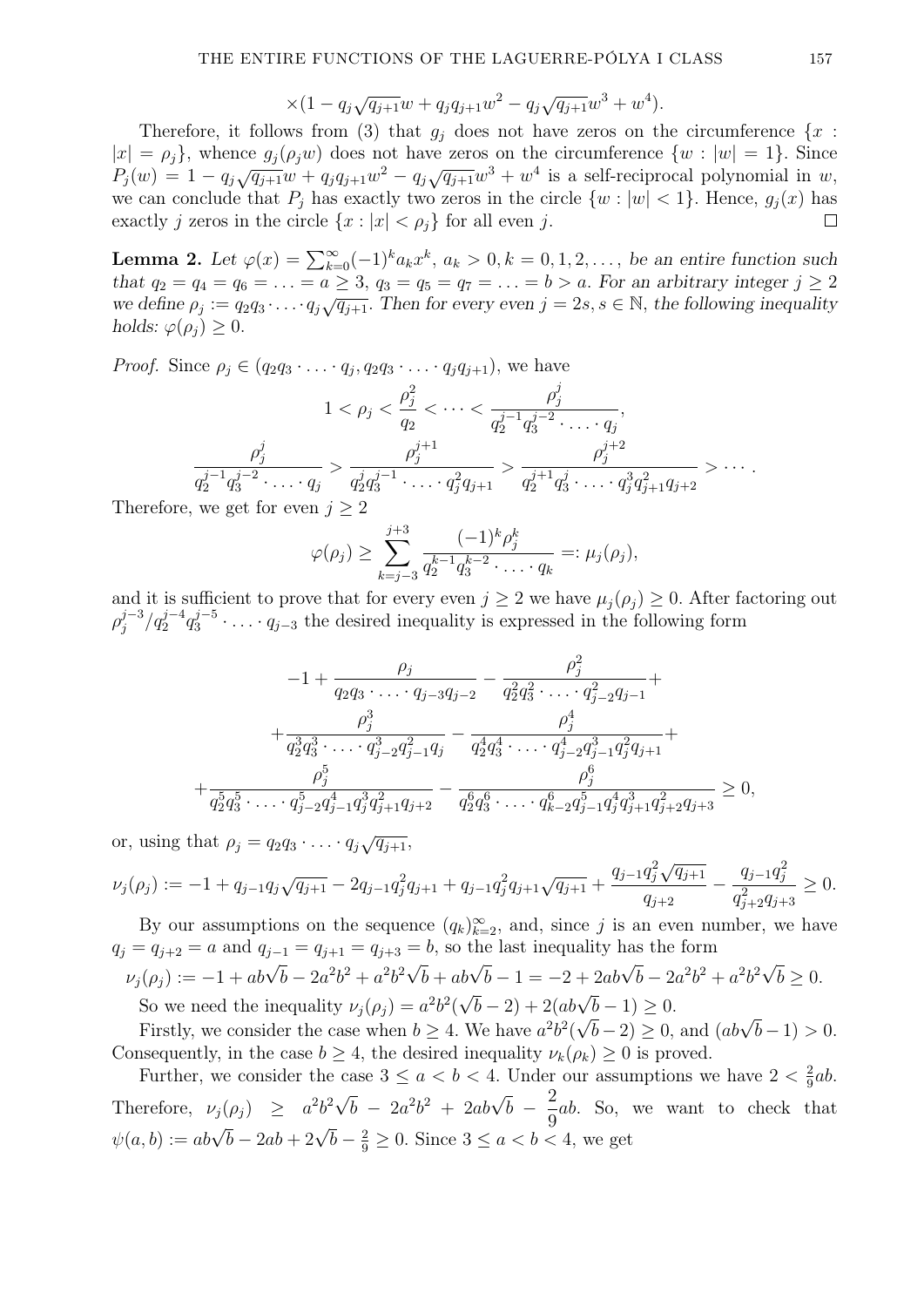$$
\psi(a,b) = ab(\sqrt{b} - 2) + 2\sqrt{b} - \frac{2}{9} \ge b^2(\sqrt{b} - 2) + 2\sqrt{b} - \frac{2}{9}.
$$

Set  $\sqrt{b} = t, t \ge 0$ , then we obtain the following inequality:  $t^5 - 2t^4 + 2t - \frac{2}{9} \ge 0$ .

This inequality holds for  $t > 0.11126$  (we used numerical methods to find that the greatest real root of the polynomial on the left-hand side is less than 0.11126). Thus, it follows that it holds for  $b > 0.01238$ .  $\Box$ 

To prove Theorem 1, we need one more lemma.

**Lemma 3.** Let  $\varphi(x) = \sum_{k=0}^{\infty} (-1)^k a_k x^k$ ,  $a_k > 0$ ,  $k = 0, 1, 2, \ldots$ , be an entire function such that  $q_2 = q_4 = q_6 = \ldots = a \geq 3$ ,  $q_3 = q_5 = q_7 = \ldots = b > a$ . Suppose that there exists  $z_0 \in [0, \frac{a_1}{a_2}]$  $\frac{a_1}{a_2}$  =  $[0, a]$  such that  $\varphi(z_0) \leq 0$ . For an arbitrary integer  $j \geq 2$  we define  $r_j := q_2 q_3 \cdot \ldots \cdot q_j z_0$ . Then the inequality  $\varphi(r_j) \leq 0$  holds for every odd  $j = 2m + 1, m \in \mathbb{N}$ .

*Proof.* Let us fix an arbitrary  $j = 2m + 1, m \in \mathbb{N}$ . For  $x \in [0, 1]$  we have

$$
1 \geq x > \frac{x^2}{q_2} > \frac{x^3}{q_2^2 q_3} > \frac{x^4}{q_2^3 q_3^2 q_4} > \cdots,
$$

whence  $\varphi(x) > 0$  for all  $x \in [0, 1]$ .

Thus, we have  $z_0 \in (1, a]$ , whence  $q_2q_3 \cdot \ldots \cdot q_j < r_j \leq q_2q_3 \cdot \ldots \cdot q_jq_{j+1}$ . For all  $x \in (q_2q_3 \cdot \ldots \cdot q_j, q_2q_3 \cdot \ldots \cdot q_jq_{j+1}],$  we have

$$
1 < x < \frac{x^2}{q_2} < \dots < \frac{x^j}{q_2^{j-1} q_3^{j-2} \cdot \dots \cdot q_j},
$$
\n
$$
\frac{x^j}{q_2^{j-1} q_3^{j-2} \cdot \dots \cdot q_j} \ge \frac{x^{j+1}}{q_2^j q_3^{j-1} \cdot \dots \cdot q_j^2 q_{j+1}} > \frac{x^{j+2}}{q_2^{j+1} q_3^j \cdot \dots \cdot q_j^3 q_{j+1}^2 q_{j+2}} > \dots.
$$

Thus, for every  $x \in (q_2q_3 \cdot \ldots \cdot q_j, q_2q_3 \cdot \ldots \cdot q_jq_{j+1}]$  we have

$$
\varphi(x) = 1 - x + \frac{x^2}{q_2} - \dots - \frac{x^{j-2}}{q_2^{j-3}q_3^{j-4} \cdot \dots \cdot q_{j-2}} + \frac{x^{j-1}}{q_2^{j-2}q_3^{j-3} \cdot \dots \cdot q_{j-2}^2 q_{j-1}} - \frac{x^j}{q_2^{j-1}q_3^{j-2} \cdot \dots \cdot q_{j-2}^3 q_{j-1}^2 q_j} + \frac{x^{j+1}}{q_2^j q_3^{j-1} \cdot \dots \cdot q_{j-2}^4 q_{j-1}^3 q_{j+1}} - \dots \le \frac{x^{j-1}}{q_2^{j-2}q_3^{j-3} \cdot \dots \cdot q_{j-2}^2 q_{j-1}} - \frac{x^j}{q_2^{j-1}q_3^{j-2} \cdot \dots \cdot q_{j-2}^3 q_{j-1}^2 q_j} + \frac{x^{j+1}}{q_2^j q_3^{j-1} \cdot \dots \cdot q_{j-2}^4 q_{j-1}^3 q_{j+1}^2} - \dots = \frac{x^{j-1}}{q_2^{j-2}q_3^{j-3} \cdot \dots \cdot q_{j-2}^2 q_{j-1}} \times \frac{x^j}{q_2^j q_3 \cdot q_{j-1} q_j} + \frac{x^2}{q_2^2 q_3^2 \cdot q_{j-1}^2 q_j^2 q_{j+1}} - \frac{x^3}{q_2^3 q_3^3 \cdot q_{j-1}^3 q_j^3 q_{j+1}^2 q_{j+2}} + \dots \big).
$$
  
\n
$$
\text{Assing } x = r_i = q_2 q_3 \cdot \dots \cdot q_i z_0, \text{ we obtain the inequality}
$$

Pasting  $x = r_j = q_2 q_3 \cdot \ldots \cdot q_j z_0$ , we obtain the inequality

$$
\varphi(r_j) \le \frac{r_j^{j-1}}{q_2^{j-2}q_3^{j-3}\cdot\ldots\cdot q_{j-2}^2q_{j-1}} \cdot \left(1 - z_0 + \frac{z_0^2}{q_{j+1}} - \frac{z_0^3}{q_{j+1}^2q_{j+2}} + \ldots\right) =
$$
  
= 
$$
\frac{r_j^{j-1}}{q_2^{j-2}q_3^{j-3}\cdot\ldots\cdot q_{j-2}^2q_{j-1}} \cdot \left(1 - z_0 + \frac{z_0^2}{a} - \frac{z_0^3}{a^2b} + \ldots\right) = \frac{r_j^{j-1}}{q_2^{j-2}q_3^{j-3}\cdot\ldots\cdot q_{j-2}^2q_{j-1}} \cdot \varphi(z_0) \le 0.
$$

Now, we are in a position to prove Theorem 1. Suppose that  $\varphi(x) = \sum_{k=0}^{\infty} (-1)^k a_k x^k$ ,  $a_k > 0, k = 0, 1, 2, \ldots, q_2 = q_4 = q_6 = \ldots = a \ge 3, q_3 = q_5 = q_7 = \ldots = b > a$ , and there exists  $z_0 \in (1, \frac{a_1}{a_2})$  $\frac{a_1}{a_2}$  =  $(1, a]$  such that  $\varphi(z_0) \leq 0$ .

Let us fix an arbitrary even  $j = 2s, s \in \mathbb{N}$ . By Lemma 1, the function  $\varphi$  has exactly j zeros in the circle  $\{x : |x| < \rho_j\}$ ,  $\rho_j := q_2q_3 \cdots q_j \sqrt{q_{j+1}}$ . Our aim is to show that all this zeros are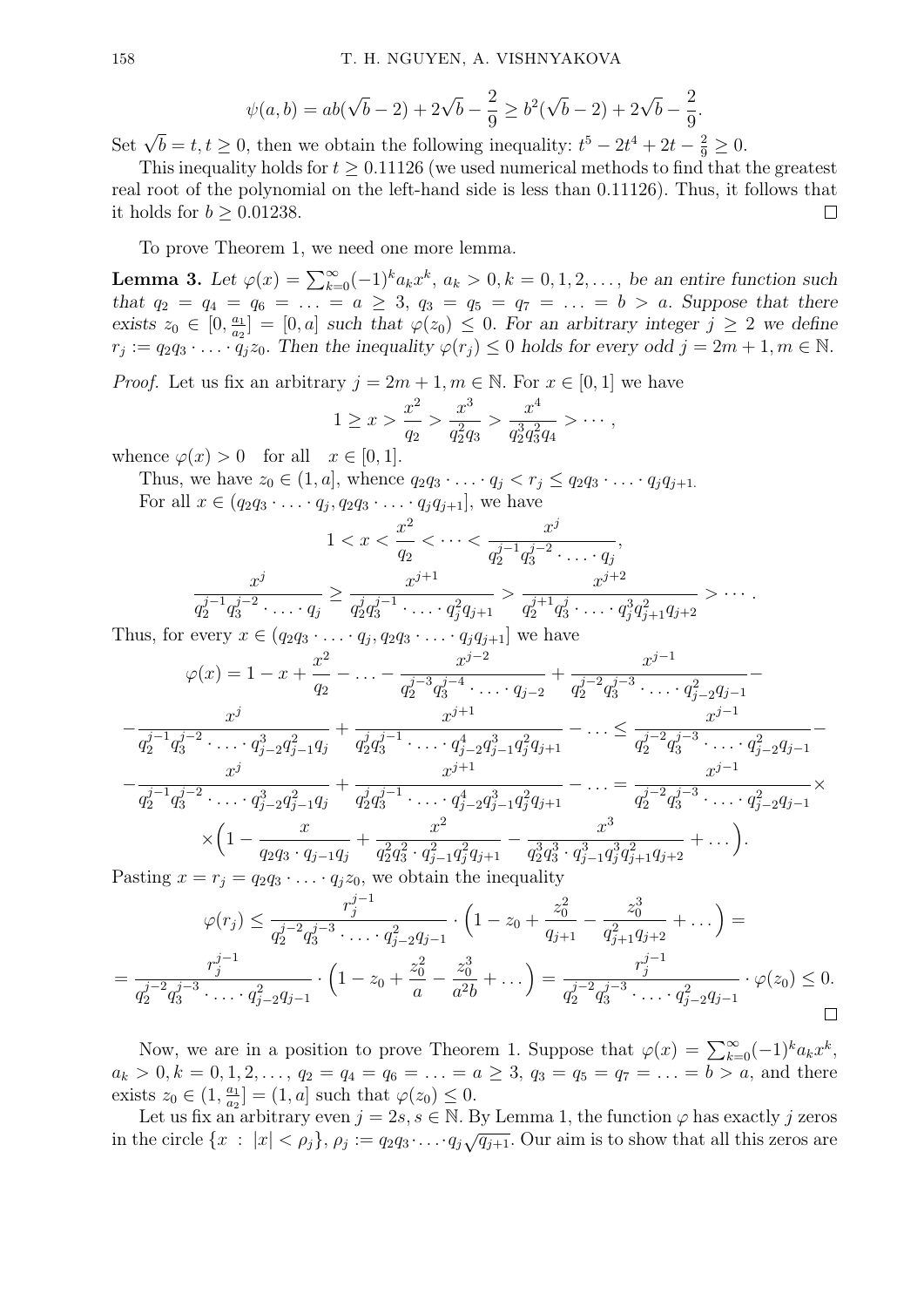real. We observe that  $z_0 \in [1, q_2], \ \rho_2 = q_2 \sqrt{q_3} > z_0, \ r_3 = q_2 q_3 z_0 > \rho_2, \ \rho_4 = q_2 q_3 q_4 \sqrt{q_5} > r_3$ rt al. We observe that  $z_0 \in [1, q_2], p_2 = q_2 \sqrt{q_3} > z_0, r_3 = q_2 q_3 z_0 > p_2, p_4 = q_2 q_3 q_4 \sqrt{q_3} > r_3,$ <br>  $r_5 = q_2 q_3 q_4 q_5 z_0 > p_4, \ldots, r_{j-1} = q_2 q_3 \cdot \ldots \cdot q_{j-1} z_0 > p_{j-2}, p_j := q_2 q_3 \cdot \ldots \cdot q_j \sqrt{q_{j+1}} > r_{j-1}$  (see Lemma 2 and Lemma 3 for the definitions of  $\rho_i$  and  $r_j$ ). Finally, we get

$$
0 < z_0 < \rho_2 < r_3 < \rho_4 < r_5 < \ldots < r_{j-1} < \rho_j
$$

and, by Lemma 2 and Lemma 3 we have

$$
\varphi(0) > 0, \ \varphi(z_0) \leq 0, \ \varphi(\rho_2) \geq 0, \ \varphi(r_3) \leq 0, \ \varphi(\rho_4) \geq 0,
$$
  
 $\varphi(r_5) \leq 0, \ \ldots, \ \varphi(\rho_{j-2}) \geq 0, \ \varphi(r_{j-1}) \leq 0.$ 

Thus, we find at least j – 1 real zeros of  $\varphi$  in the circle  $\{x : |x| < \rho_i\}$ , and, since  $\varphi$  has exactly j zeros in this circle, all the zeros in the circle are real. By the fact that  $\rho_j \to \infty$  for  $j \to \infty$ , we conclude that all the zeros of  $\varphi$  are real.

## 3. Proof of Theorem 2.

*Proof.* During the proof we will consider the function  $\varphi_{a,b}(z) = f_{a,b}(-z)$  instead of  $f_{a,b}$ .

If  $\varphi_{a,b} \in \mathcal{L}$ - $\mathcal{P}$ , i.e. belongs to the Laguerre–Pólya class, then there exists  $z_0 \in [0, \frac{a_1}{a_2}]$  $\frac{a_1}{a_2}$  =  $[0, a]$ , such that  $\varphi_{a,b}(z_0) \leq 0$ .

As we mentioned in the proof of Lemma 3, for  $x \in [0,1]$  we have

$$
1 \geq x > \frac{x^2}{q_2} > \frac{x^3}{q_2^2 q_3} > \frac{x^4}{q_2^3 q_3^2 q_4} > \cdots,
$$

whence  $\varphi_{a,b}(x) > 0$  for all  $x \in [0,1]$ .

Thus, we have  $z_0 \in (1, a]$ . For any  $x \in (1, a]$  we have

$$
\varphi_{a,b}(x) = 1 - x + \frac{x^2}{a} + \left( -\frac{x^3}{a^2b} + \frac{x^4}{a^3b^2a} \right) + \left( -\frac{x^5}{a^4b^3a^2b} + \frac{x^6}{a^5b^4a^3b^2a} \right) + \cdots
$$

We need the inequality:  $\frac{\partial}{\partial b} \left( -\frac{x^3}{a^2 b} \right)$  $rac{x^3}{a^2b} + \frac{x^4}{a^3b^2}$  $\frac{x^4}{a^3b^2a}$  =  $\frac{x^3}{a^2b}$  $rac{x^3}{a^2b^2} - \frac{2x^4}{a^4b^3}$  $\frac{2x^4}{a^4b^3} \geq 0$ , which is equivalent to  $x \leq \frac{a^2b}{2}$  $rac{2}{2}$ that is correct for  $x \in (1, a]$ . Therefore,  $\left(-\frac{x^3}{a^2}\right)$  $rac{x^3}{a^2b} + \frac{x^4}{a^3b^2}$  $\left(\frac{x^4}{a^3b^2a}\right)$  is increasing in b, which follows that  $x^3$   $x^4$   $x^3$   $x^4$ ,

$$
-\frac{x^3}{a^2b} + \frac{x^4}{a^3b^2a} \ge -\frac{x^3}{a^3} + \frac{x^4}{a^6}.
$$

since, under our assumptions,  $a < b$ .

Analogously, for all  $k \geq 2$ 

$$
\frac{\partial}{\partial b} \left( -\frac{x^{2k-1}}{a^{2k-2}b^{2k-3} \cdot \ldots \cdot a^{2b}} + \frac{x^{2k}}{a^{2k-1}b^{2k-2} \cdot \ldots \cdot b^{2}a} \right) =
$$
\n
$$
= \frac{\partial}{\partial b} \left( -\frac{x^{2k-1}}{a^{(k-1)k}b^{(k-1)^2}} + \frac{x^{2k}}{a^{k^2}b^{(k-1)k}} \right) = \frac{(k-1)^2 \cdot x^{2k-1}}{a^{(k-1)k} \cdot b^{(k-1)^2+1}} - \frac{(k-1)k \cdot x^{2k}}{a^{k^2} \cdot b^{(k-1)k+1}} \ge 0,
$$

or, equivalently,  $x \leq \frac{k-1}{k}$  $\frac{-1}{k}a^kb^{k-1}$ , which is correct for  $x \in (1, a]$  and  $k \geq 2$ . Therefore,

$$
-\frac{x^{2k-1}}{a^{(k-1)k}b^{(k-1)^2}} + \frac{x^{2k}}{a^{k^2}b^{(k-1)k}} \ge -\frac{x^{2k-1}}{a^{\frac{(2k-1)(2k-2)}{2}}} + \frac{x^{2k}}{a^{\frac{2k(2k-1)}{2}}}.
$$

Thus, for any  $x \in (1, a],$ 

 $\varphi_{a,b}(x) = 1 - x + \frac{x^2}{x}$ a  $-\frac{x^3}{2}$  $\frac{x}{a^2b}$  +  $x^4$  $a^3b^2a$  $-\cdots \geq 1-x+\frac{x^2}{x}$ a  $-\frac{x^3}{2}$  $\frac{a}{a^3}$  +  $x^4$  $\frac{x}{a^6} - \cdots = g_{\sqrt{a}}(-$ √  $\overline{a}x),$ where  $g_a$  is the partial theta-function.

Since  $\varphi_{a,b}(z_0) \leq 0$  for  $z_0 \in (1, a]$ , we have  $g_{\sqrt{a}}(-$ √  $\overline{a}z_0$   $\leq$  0. Denote by  $y_0 := -$ √  $\alpha_{a,b}(z_0) \leq 0$  for  $z_0 \in (1, a]$ , we have  $g_{\sqrt{a}}(-\sqrt{a}z_0) \leq 0$ . Denote by  $y_0 := -\sqrt{a}z_0$ , then  $y_0 \in (\sqrt{a}, (\sqrt{a})^3]$ . So, for the partial theta-function  $g_{\sqrt{a}}$  there exists a point  $y_0 \in (\sqrt{a}, (\sqrt{a})^3]$ such that  $g_{\sqrt{a}}(y_0) \leq 0$ . By Theorem E,  $g_{\sqrt{a}} \in \mathcal{L}$ - $\mathcal{P}$ , whence  $({\sqrt{a}})^2 \geq q_{\infty}$ .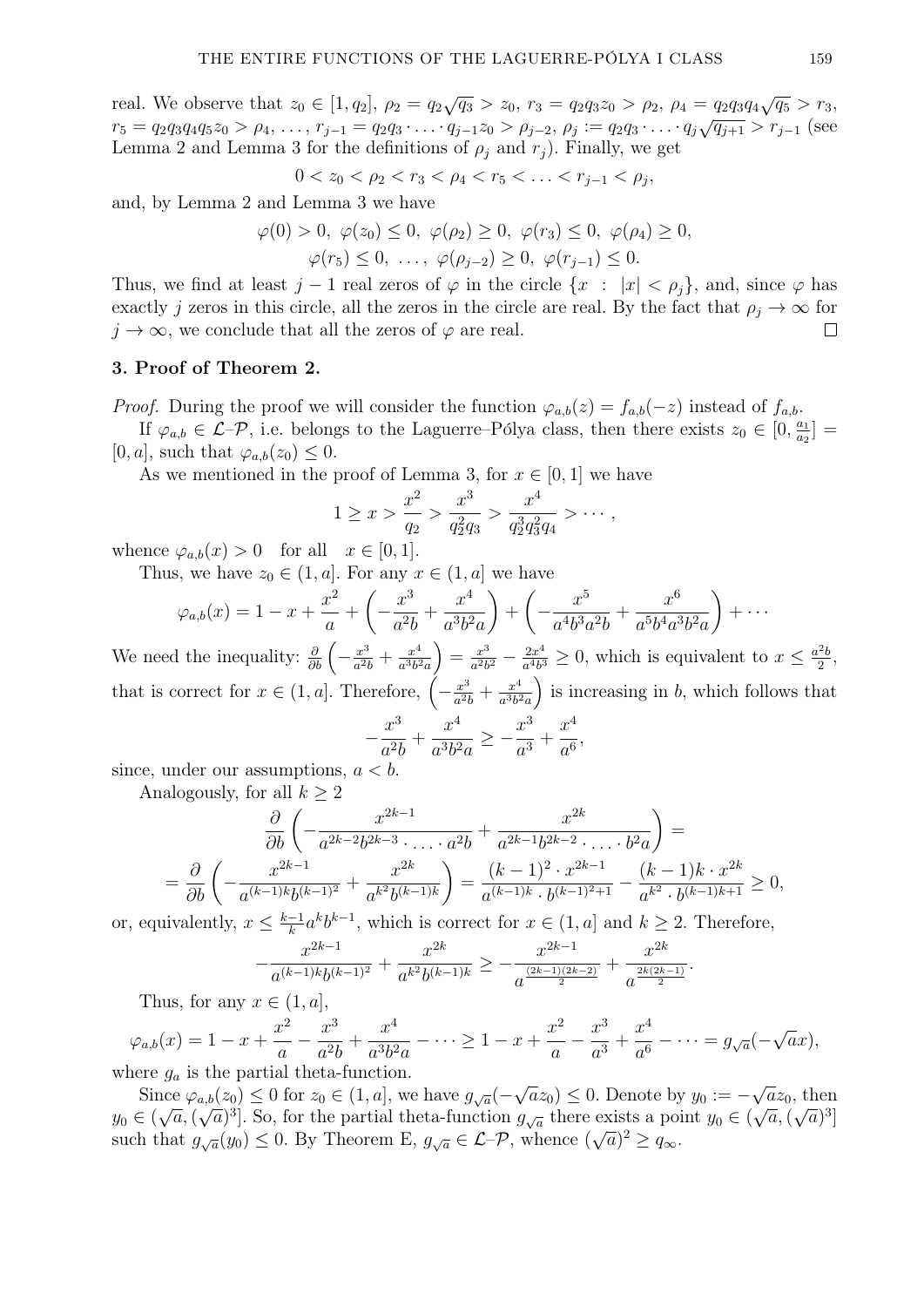Thus, we have proved statement 1 of Theorem 2.

Statement 2 follows from the reasoning above. Suppose that the numbers  $a, b, q_\infty \le a < b$ , are such that  $\varphi_{a,b} \in \mathcal{L}$ - $\mathcal{P}$ . By Theorem 1, there exists a point  $z_0 \in (1, a]$  such that  $\varphi_{a,b}(z_0) \leq$ 0. As we have proved below, for every fixed a and  $x \in (1, a]$ , the expression for  $\varphi_{a,b}$  is nondecreasing in b. Thus, if  $a < c < b$  then  $\varphi_{a,c}(z_0) \leq \varphi_{a,b}(z_0) \leq 0$ . By Theorem 1,  $\varphi_{a,c} \in \mathcal{L}-\mathcal{P}$ , and we have proved the statement 2 of Theorem 2.

Statement 3 can be proved analogously. For every  $x \in (1, a]$ , we have

$$
\varphi_{a,b}(x) = 1 - x + \left(\frac{x^2}{a} - \frac{x^3}{a^2b}\right) + \left(\frac{x^4}{a^3b^2a} - \frac{x^5}{a^4b^3a^2b}\right) + \left(\frac{x^6}{a^5b^4a^3b^2a} - \frac{x^7}{a^6b^5a^4b^3a^2b}\right) + \cdots
$$

We need the inequality  $\frac{\partial}{\partial a} \left( \frac{x^2}{a} - \frac{x^3}{a^2} \right)$  $\frac{x^3}{a^2b}\Big) = -\frac{x^2}{a^2}$  $rac{x^2}{a^2} + \frac{2x^3}{a^3b}$  $\frac{2x^3}{a^3b} \leq 0$ , which is equivalent to  $x \leq \frac{ab}{2}$  $\frac{ab}{2}$ , that is correct for  $x \in (1, a]$ . Therefore,  $\left(\frac{x^2}{a} - \frac{x^3}{a^2}\right)$  $\left(\frac{x^3}{a^2b}\right)$  is decreasing in a.

Analogously, for all  $k \geq 2$ 

$$
\frac{\partial}{\partial a} \left( \frac{x^{2k}}{a^{2k-1}b^{2k-2} \cdot \ldots \cdot b^2 a} - \frac{x^{2k+1}}{a^{2k}b^{2k-1} \cdot \ldots \cdot b^3 a^2 b} \right) = \frac{\partial}{\partial a} \left( \frac{x^{2k}}{a^{k^2}b^{k(k-1)}} - \frac{x^{2k+1}}{a^{k(k+1)}b^{k^2}} \right) =
$$

$$
= -\frac{k^2 \cdot x^{2k}}{a^{k^2+1} \cdot b^{k(k-1)}} + \frac{k(k+1) \cdot x^{2k+1}}{a^{k^2+k+1} \cdot b^{k^2}} \le 0,
$$

or, equivalently,  $x \leq \frac{k}{k+1} a^k b^k$ , which is correct for  $x \in (1, a]$  and  $k \geq 2$ . Therefore, for every fixed  $b, b > a$ , and  $x \in (1, a]$  the expression for  $\varphi_{a,b}$  is non-increasing in b. Suppose that the numbers  $a, b, q_\infty \le a < b$ , are such that  $\varphi_{a,b} \in \mathcal{L}$ - $\mathcal{P}$ . By Theorem 1, there exists a point  $z_0 \in (1, a]$  such that  $\varphi_{a,b}(z_0) \leq 0$ . Thus, if  $a < d < b$  then  $\varphi_{d,b}(z_0) \leq \varphi_{a,b}(z_0) \leq 0$  and  $z_0 \in (1, a] \subset (1, d]$ . By Theorem 1,  $\varphi_{d,b} \in \mathcal{L}$ - $\mathcal{P}$ , and we have proved the statement 3 of Theorem 2.  $\Box$ 

Aknowledgement. The research was supported by the National Research Foundation of Ukraine funded by Ukrainian State budget in frames of project 2020.02/0096 "Operators in infinite-dimensional spaces: the interplay between geometry, algebra and topology".

#### REFERENCES

- 1. A. Bohdanov, Determining bounds on the balues of barameters for a bunction  $\varphi_a(z,m) = \sum_{k=0}^{\infty} \frac{z^k}{a^{k^2}}(k!)^m$ ,  $m \in (0,1)$ , to belong to the Laguerre–Pólya class, Comput. Methods Funct. Theory, (2017), DOI:10.1007/ s40315-017-0210-6.
- 2. A. Bohdanov, A. Vishnyakova, On the conditions for entire functions related to the partial thetafunction to belong to the Laguerre–Pólya class, J. Math. Anal. Appl.,  $434$  (2016), №2, 1740–1752. DOI:10.1016/j.jmaa.2015.09.084
- 3. T. Craven, G. Csordas, Complex zero decreasing sequences, Methods Appl. Anal., 2 (1995), 420–441.
- 4. G. Gasper, M. Rahman, Basic hypergeometric series, Encyclopedia of mathematics and its applications, Cambridge University Press, United Kingdom, Cambridge, 2004.
- 5. I.I. Hirschman, D.V. Widder, The convolution transform, Princeton University Press, Princeton, New Jersey, 1955.
- 6. J. I. Hutchinson, On a remarkable class of entire functions, Trans. Amer. Math. Soc., 25 (1923), 325–332.
- 7. O. Katkova, T. Lobova and A. Vishnyakova, On power series having sections with only real zeros, Comput. Methods Funct. Theory, 3 (2003), №2, 425–441.
- 8. O. Katkova, T. Lobova, A. Vishnyakova, On entire functions having Taylor sections with only real zeros, J. Math. Phys., Anal., Geom., 11, (2004), №4, 449–469.